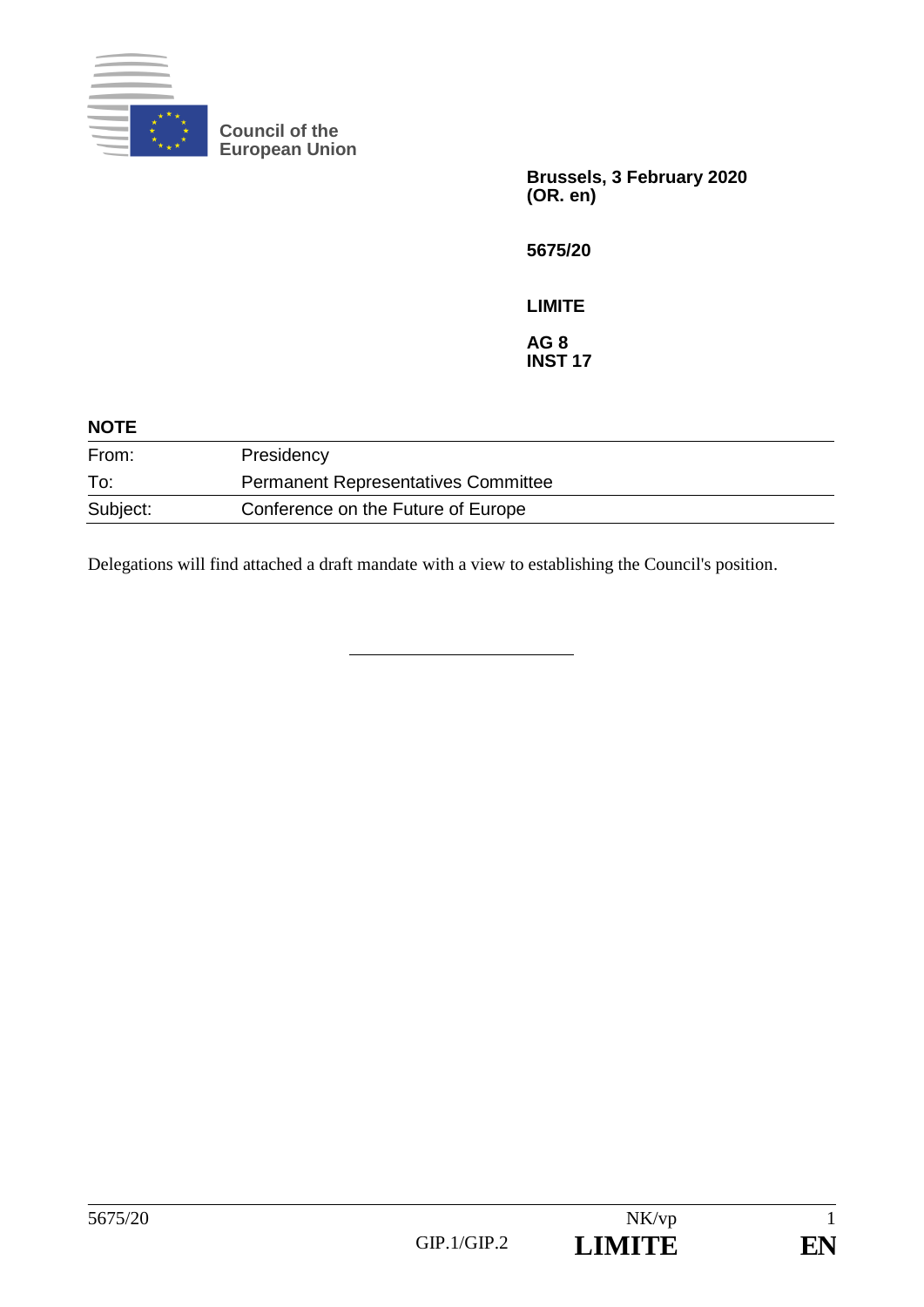#### **CONFERENCE ON THE FUTURE OF EUROPE: DRAFT COUNCIL POSITION**

The European Council discussed the idea of a Conference on the Future of Europe starting in 2020 and ending in 2022 at its meeting held on 12 December 2019. Based on the European Council conclusions and the exchange of views held so far between the Member States and on their individual and joint contributions, the Council sets out the following position with a view to engaging with the European Parliament and the Commission.

### **A. AIM, CONTENT AND SCOPE OF THE CONFERENCE**

- 1. Building on existing experiences and frameworks, the Conference on the Future of Europe should be seen as an inclusive platform bringing together different voices engaging in a wide reflection and debate on the challenges Europe is facing and on its long-term future. It is an opportunity to highlight the democratic legitimacy of the European project as well as to uphold the EU citizens support for our common goals and values, by giving them further opportunities to express themselves.
- 2. In line with the guidance of the European Council, the institutions should give priority to implementing the EU Strategic Agenda agreed in June 2019, and to delivering concrete results for the benefit of our citizens, also bearing in mind that the citizens dialogues and consultations already fed into the Strategic Agenda, which largely reflects their outcome. The Conference should also apply the "policy first" approach and provide inspiration for further development of our policies and instruments in the medium and long term so that we can better tackle current and future challenges (i.e. a vision of Europe in 10 to 20 years).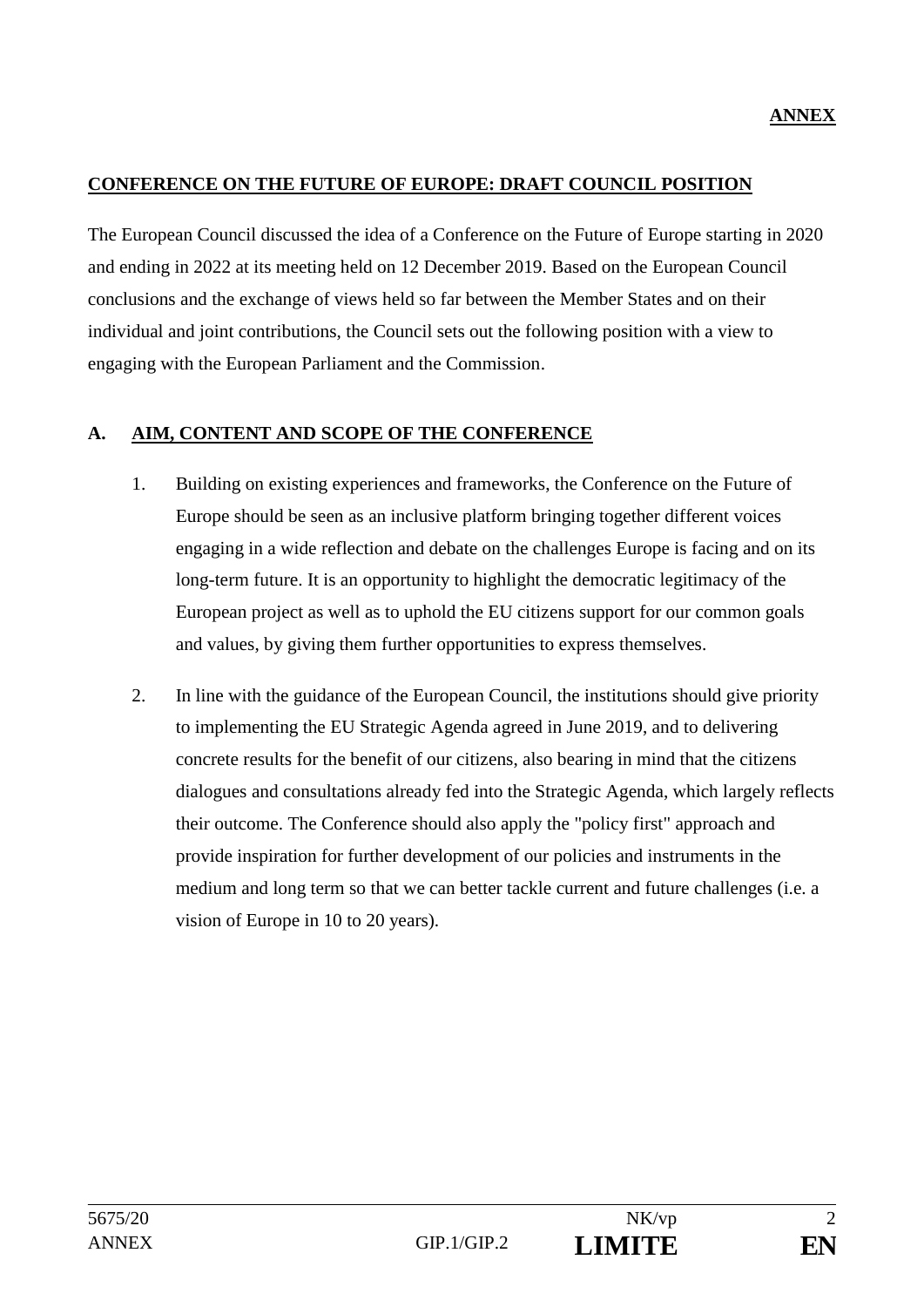- 3. The Conference should focus on topics that truly matter to our citizens, with long lasting impacts and wide outreach. In today's world full of challenges, the expectations of our citizens are high and they deserve to be comprehensively addressed at EU level, contributing to a joint vision of the direction the EU should take in the next decade and beyond. Effective communication efforts will be essential in this regard. The Council welcomes the Commission's readiness to contribute to these efforts with various existing outreach tools.
- 4. In order to make the discussions relevant to citizens, the content of the Conference should be centred around several key topics, wide enough to provide sufficient space for all participants to express their views, such as:
	- globalisation and other societal challenges (fair competition vs. fragmented spheres of regulation and economy; demographic challenges; migration and people movements);
	- sustainability issues (economic, environmental, social), including green transition and climate neutrality by 2050 (competitiveness; growth; regional impacts; equality and social justice);
	- innovation and digital transformation (generational divides; open competition vs. protectionism);
	- fundamental values, rights and freedoms (freedom of expression vs. disinformation; inclusivity vs. intolerance; public trust vs. distrust in institutions; transparency; the role of education and culture);
	- international role of the EU (interests and values; multilateralism; security and defence; border protection; EU external action).

In what will be a broad and open-ended process, other topics may be raised if deemed relevant for the future of Europe.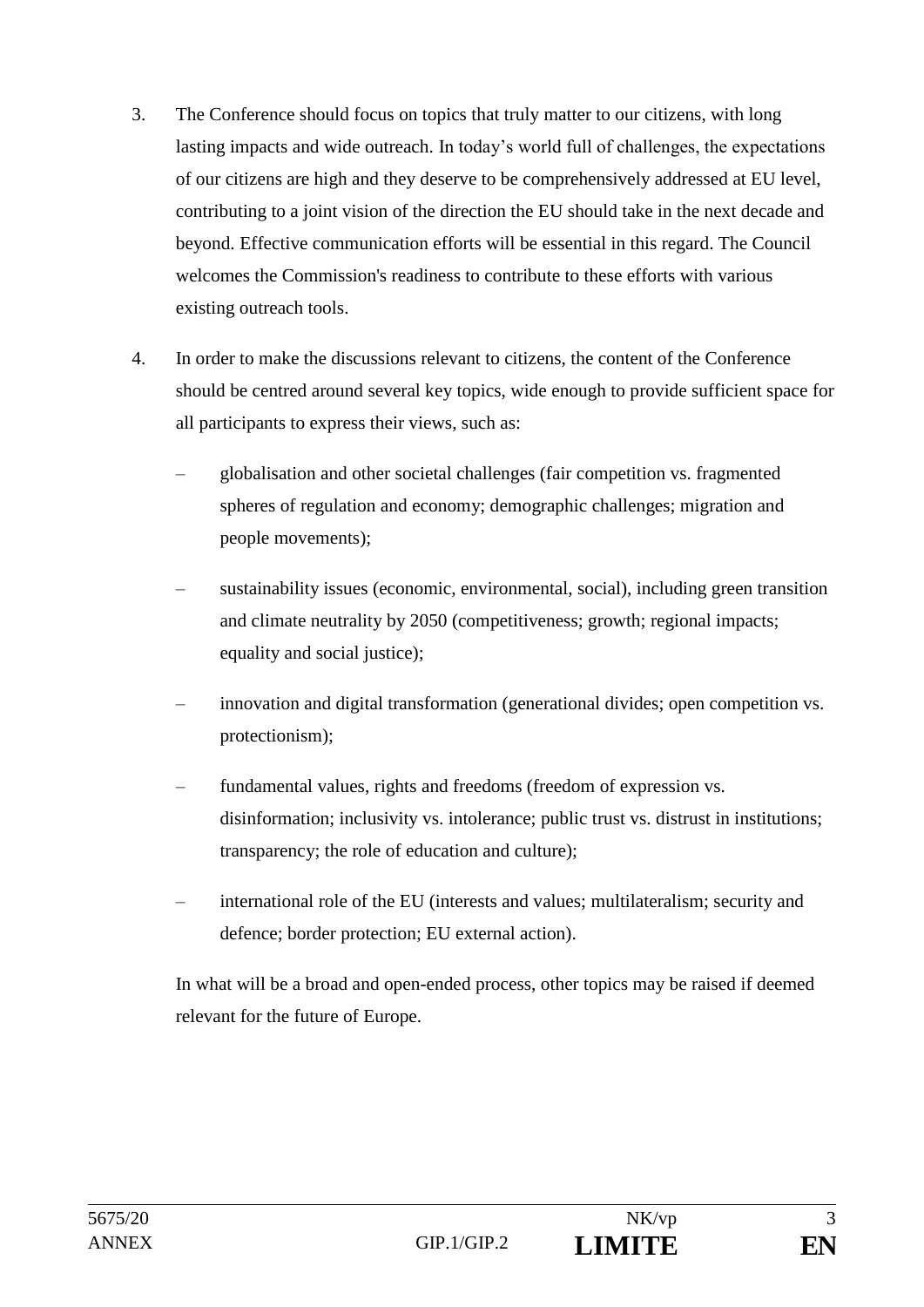## **B. GUIDING PRINCIPLES**

- 1. As the European Council underlined in its December 2019 conclusions, the process needs to be inclusive, with all Member States involved equally. There should be shared ownership by EU institutions and Member States, including their parliaments. Throughout the process and at all levels a large variety of different views and opinions of EU institutions, Member States' governments, national parliaments, citizens, civil society, academia and other stakeholders should be taken into account.
- 2. The Conference should build on the successful holding of citizens' dialogues and consultations over the past two years and foresee a broad debate with citizens in the course of the process. It needs to involve the Council, the European Parliament and the Commission, in full respect of the interinstitutional balance and their respective roles as defined in the Treaties.
- 3. Our message of the vital role of our citizens and their active participation and contribution in framing our joint vision of Europe's future needs to be clear and strong, and is of utmost importance.

# **C. ORGANISATION AND FUNCTIONING OF THE CONFERENCE**

- 1. The organisation of the Conference should be based on several key principles: 1) equality between the institutions at all levels, 2) respect for each institution's prerogatives, 3) effectiveness and avoidance of unnecessary bureaucracy.
- 2. Participation should include MEPs, Member States' and Commission representatives, national parliaments, as well as the Committee of the Regions (CoR) and the European Economic and Social Committee (EESC). The involvement of citizens and civil society in various fora needs to ensure a wide representation of different groups in our society, and especially of young people.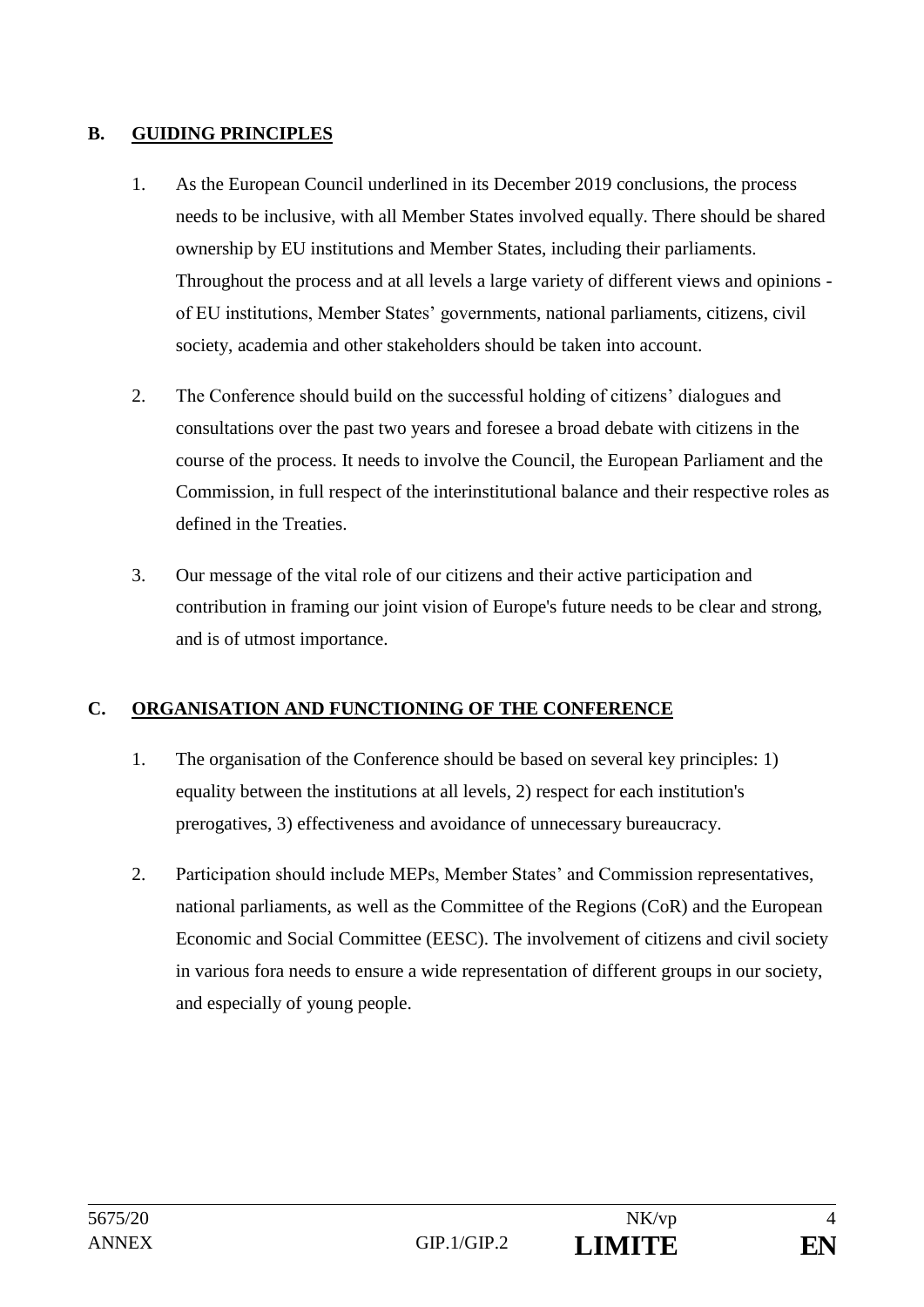- 3. Governance of the Conference should be lean and streamlined and should respect the main guiding principles listed above, while also taking into account the principle of subsidiarity. The Council, the Commission and the EP should participate on an equal footing in the structures of the Conference, also ensuring gender equality. National parliaments should be closely associated.
- 4. The Council considers that the Conference could either be placed under the authority of an eminent and independent European personality, to act as its single chair and to be selected by mutual agreement of the three institutions; or be placed under the authority of a collegiate presidency constituted by the EP, the Commission and the Council on an equal footing. There should also be a steering group composed of representatives of each institution. The current and incoming COSAC rotating presidencies could be associated at least as observers to the steering group. Representatives of other bodies or groups participating in the Conference (notably CoR/EESC) may be invited by the steering group as observers, where appropriate. The Council will be represented by the Member States holding the rotating Presidency during the period covered by the work of the Conference**<sup>1</sup>** .
- 5. A joint secretariat of limited size, with personnel from the EP, Commission and the General Secretariat of the Council could be envisaged, ensuring equality in numbers and gender.
- 6. Building on the methods and results of the citizens' dialogues and consultations, the Conference, with the assistance in particular of the Commission, the CoR and EESC as well as national parliaments should ensure proper involvement of citizens and stakeholders through debates in Member States, including at regional level, as well as through the internet/digital platforms.

 **1** The Council Presidencies will act upon a mandate from the Council.